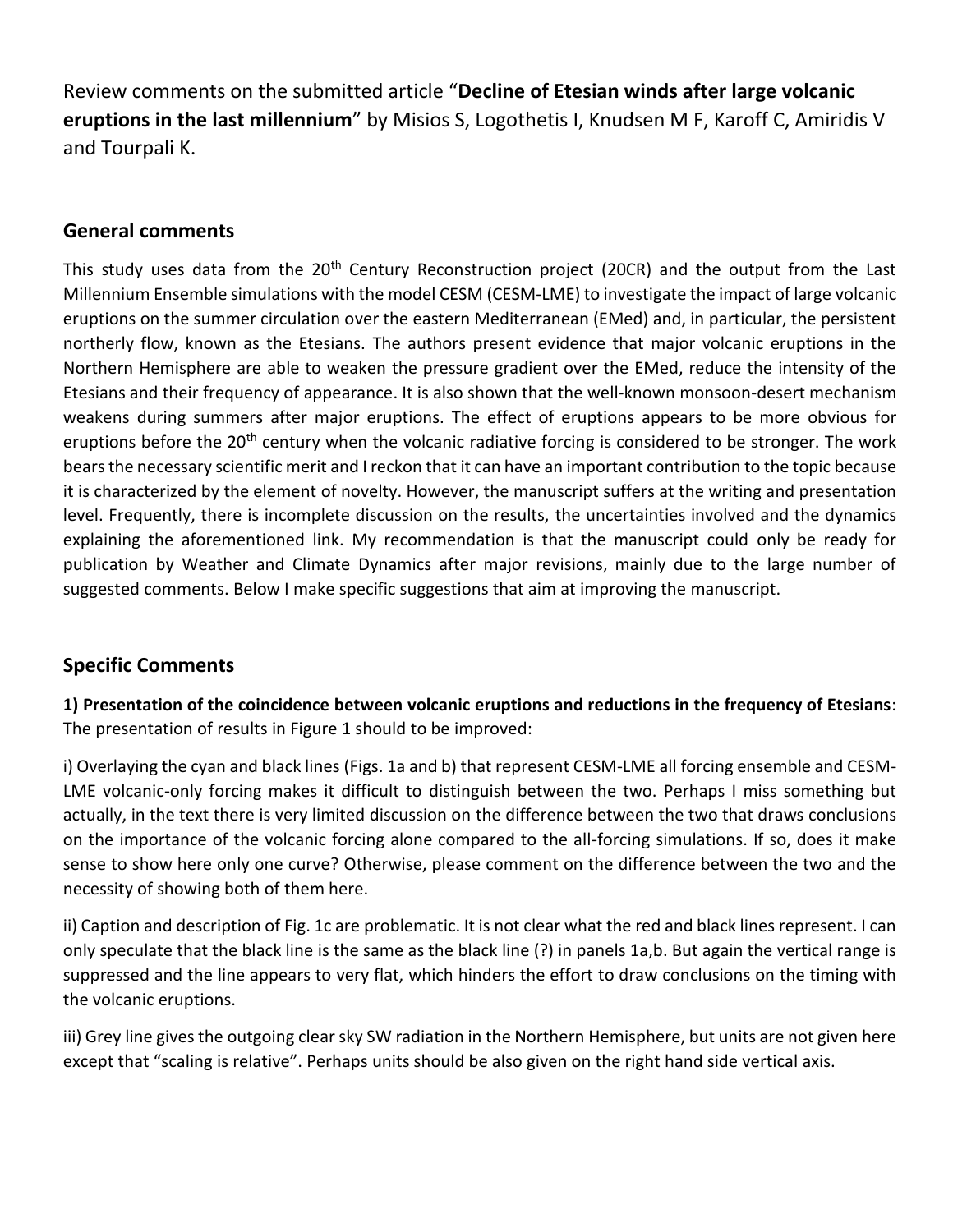iv) L135, L151 and caption of Fig. 1: More on the previous comment. NH, SW and TOA are not explained here. Could you please give more information about the physical basis that relates volcanic eruptions and coincident higher outgoing SW? Does "outgoing clear sky SW radiation" refer to radiation reflected by aerosols in cloudfree regions?

v) I find extremely hard to locate the dates of volcanic eruptions, which correspond to peaks in the grey line (Fig. 1) so as to check the coincidence with the weakening of the Etesians over the EMed. The authors should add several vertical lines that mark all major eruptions mentioned in Table 1. A solution could be to add an initial letter (i.e., P: Pinatubo) that should be also indicated in Table 1.

## 2) **Details about CESM-LME simulations.**

i) L82-85: Here the authors describe briefly the sets of simulations used but they do not disclose details on how the initialization of the various ensemble members was performed. What is the meaning of "twin ensemble of 5 members"? How was the initialization of these ensemble members made?

ii) Also, it may be helpful that the authors use different acronyms for results obtained with the use of simulations from CESM-LME all forcing, only volcanic forcing simulations and for the cases that all 17 members of CESM-LME are grouped together. For example something like, CESM-LMEaf, SESM-LMEvf and CESM-LMEt, respectively. These acronyms could be used consistently throughout the manuscript to alleviate confusion.

iii) Details of the spatial resolution of the CESM-LME simulations and the 20CR dataset should be also listed. In L125-126, the authors argue that PDF of NED is skewed towards higher values in 20CR when compared to the one corresponding to CESM-LME. But it is not explained how the resolution is expected to affect the PDF. Please clarify.

iv) L157-158 & 270-272: I am not sure that the ensemble size of 17 members is adequate to ensure that volcanic signature will emerge from natural variability. And even more so with respect to the effect of the ENSO on ISM. In recent studies, there is a tendency for the use of sets of at least 100 ensemble membersto disentangle signal form natural variability.

v) L89-90 & L92: Is the volcanic forcing applied to the simulations available so as to confirm the hypothesis that the historical forcing was stronger? The terms "historical" and "recent" are frequently used in the manuscript, but sometimes very loosely. Please clarify.

# 3) **Detailed discussion on the synchronicity between volcanic eruptions and decline in the frequency of Etesians in Fig. 1c**:

i) L142: As mentioned above, the meaning of the dark and red lines is not clarified. I speculate that the red line represents NED frequency based on 20CR.

ii) L144: I disagree with the statement that both 20CR and CESM-LME do not show any significant decline after Krakatau (1883). Perhaps I miss something but I see many minima both in black and red lines (especially the red line – 20CR) in the 1890s, 1910s, 1930s, 1970s & 2000s. This is actually confirmed in the next sentence that refers to the eruption of Pinatubo, which is confusing.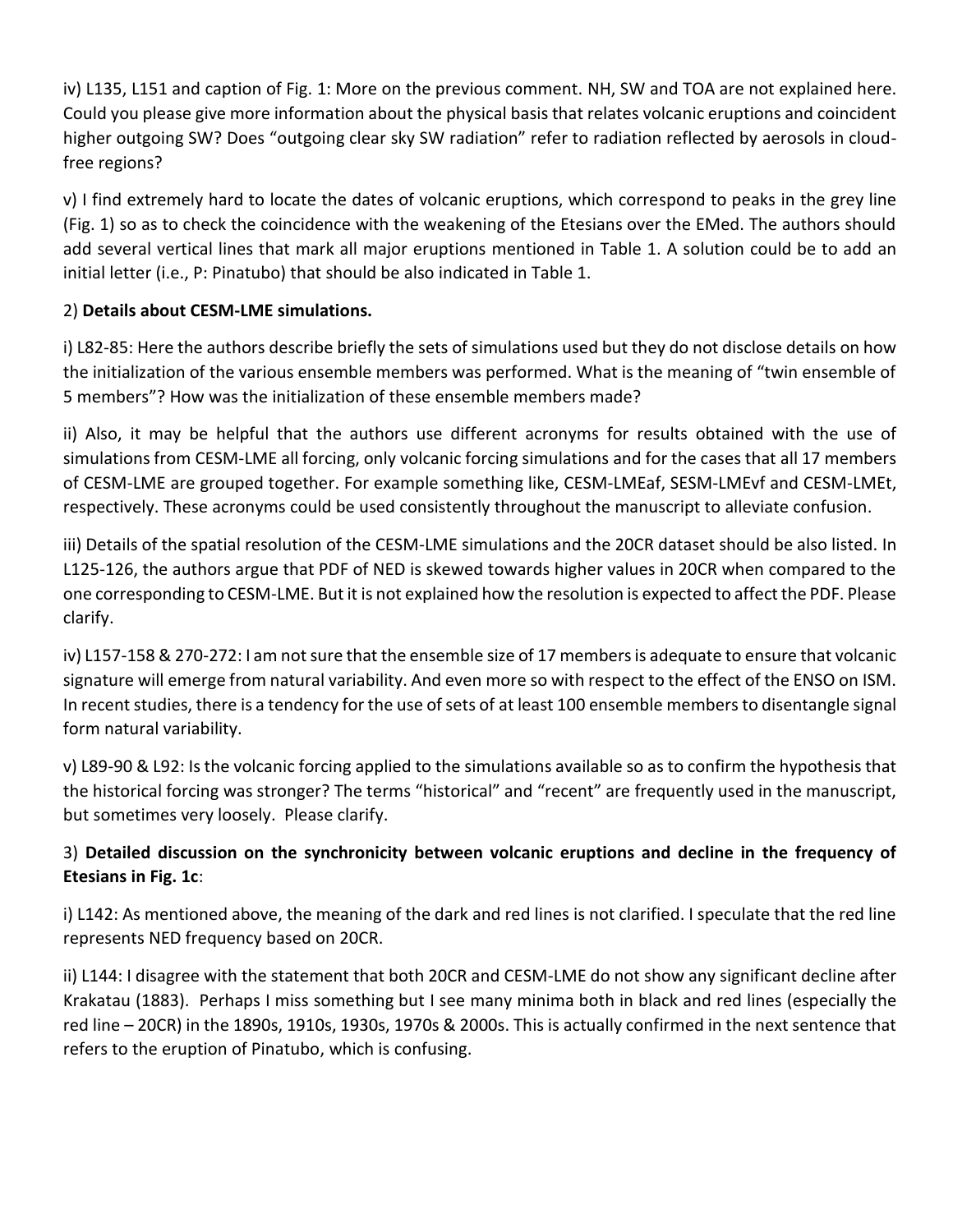iii) L149: Is it possible to check whether the forcing is actually realistic in CESM-LME simulations specifically during this eruption?

iv) L153: This is very true for 20CR and L-days but may be not so accurate for CESM-LME. But again the vertical axis range used to plot the black line in Fig. 1c should be different so as to depict finer variability. Now the line appears rather flat.

v) Surprisingly, there are many other minima in the red line that are not associated with volcanic eruptions. See for example the one a few summers prior to the 1883 Krakatau eruption. While many maxima in the grey line are not associated with minima in NED frequency, such as the case of early 1960s (1964?). This points out the relevance of other dynamical mechanisms (both in the tropics and mid-latitudes) that influence the summer circulation over the EMed.

#### 4) **Discussion of the "epoch analysis" in Fig. 2**:

i) L154-155: Have you calculated the anomalies shown with respect to each ensemble separately?

ii) L156-157: In the text the authors mention that 17 thin grey lines represent the evolution for all 17 ensemble members. But in the caption of Fig. 2, it reads that results are shown for the 12 ensemble members of CESM-LME all forcing. Please clarify.

iii) L157: It could be helpful to draw with different colors the curves representing the anomalies for the 5 CESM-LME members that use volcanic forcing only. In this sense the impact of the different forcing will become more evident in the case that the authors want to extend the discussion on the role of the varying forcing.

iv) L167-172: I am concerned that the arbitrary choice of the base 5-year period prior to the corresponding eruptions shown in Fig. 2 might create a bias in the calculation of anomalies. It might work in many cases but it could be the reason why the Pinatubo eruption appears not to have an effect on the NED frequency. It could be that in the 5 years prior to the Pinatubo eruption, a strong ENSO event contaminates the 5-year base period. I suggest further analysis by using alternative 5-year periods or even a larger common period as a base to study all eruptions and specifically the Pinatubo eruption.

v) Overlaying the 20CR and L-days lines in Figs. 2a-c could be added for completeness.

vi) L162: What is an effusive eruption?

vii) L167: Could these runs be among the 5 CESM-LME with volcanic forcing only?

viii) L161-166: Why the high-latitude Laki eruption is expected to have a faster and short-lived influence? Is it related to the proximity of Iceland to the North Atlantic storm track that facilitates a faster spreading of the volcanic ash around the Northern Hemisphere? And why is it expected to be short-lived?

ix) L173: "see gray line in Figure 2" > "see gray line in Figure 1" ?

x) L174: Which signatures are inconsistent during the  $21^{st}$  century?

xi) L177: I cannot locate the Kuwai eruption in Fig. 3.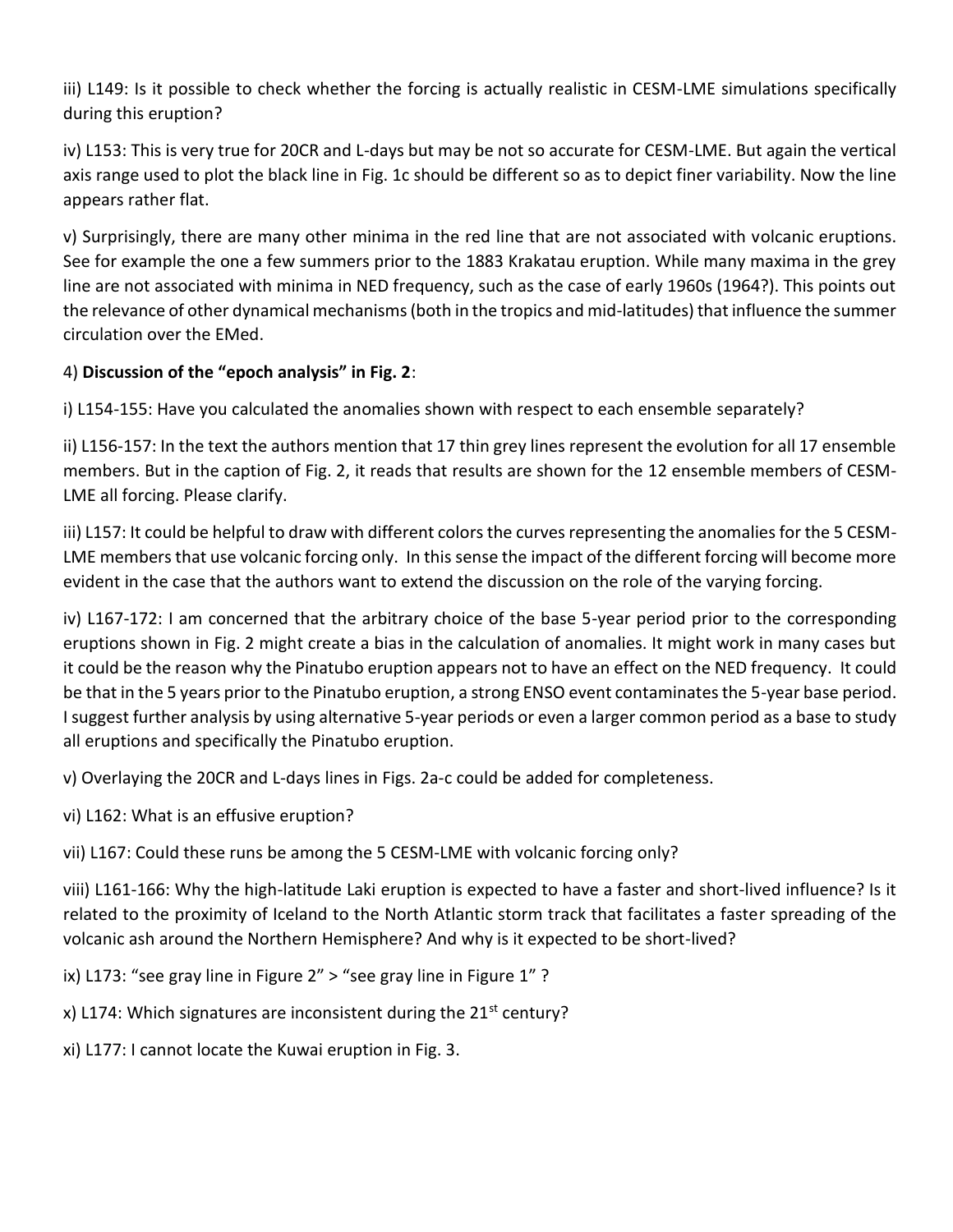xii) L179: But in Fig. 2d above the reduction of NED frequency for +1 year is not present in CESM-LME (for which results are shown here in Fig. 3).

xiii) L179-182: This is a very interesting result. But what determines that the decline of Etesians will appear in the summer of the same or next year? Why the high-latitude eruption in the Northern Hemisphere are particularly effective in changing the summer circulation over the EMed?

### 5) **Waning of the Etesians after volcanic eruptions**

i) What are the units in the contours depicted in Fig. 4? Consistent with text the units should be hPa and not Pa. This should be clarified in the caption.

ii) L200-202: I absolutely agree with the inference that the low pressure system over the Middle East becomes shallower after major volcanic eruptions though I would not call it "Anatolian low" because it is not located over the Anatolian plateau. It is evident that the Etesians wane because the pressure gradient weakens over the EMed. But it is also evident that a swallower high pressure system over the Balkans has a contribution to the weakening pressure gradient over the EMed. Therefore the authors need to describe this contribution as well, otherwise the discussion of Fig. 4 is incomplete.

iii) L203-205: north-east > northeasterly wind anomalies? I do not agree that the anomalous flow has the same direction over the Arabian Sea and the Bay of Bengal. In anything, in Fig. 4a, arrows are directed in opposite direction over these two regions.

iv) L208-210: I do not see any anomalous northwesterly flow over the Arabian Sea in Fig. 4d. Interestingly, the anomalous flow is easterly in CESM-LME (Fig. 4d) but westerly in 20CR (Fig. 4e) over the Arabian Sea. Could the authors comment on this discrepancy?

#### 6) **Waning of the monsoon-desert mechanism after volcanic eruptions**

i) L213-215 & Fig. 5: Contours and their units are not explained in the caption. Shades of blue in the contours appear to represent ascending motions and have negative values as expected (units Pa/s). But, unless I miss something, anomalies are expressed in units (-Pa/s), which is confusing.

ii) L215-217: The monsoon desert mechanism is not thought (by the studies mentioned here) to represent a closed circulation or overturning circulation (Walker-type circulation) with ascending motions over south Asia and descending motions over the EMed. If anything, Rodwell and Hoskins (1996) and Tyrlis et al (2013) present evidence corroborating the notion that the monsoon induces a zonal asymmetry that interacts with the midlatitude westerlies resulting in enhanced subsidence over the EMed. See for example the discussion in pgs 1396-1397 in Rodwell and Hoskins (1996).

iii) L223-224: "as perhaps expected from the strongest decline in the Etesian winds". This inference is not clear to me. How is the decline in the Etesians related to the anomalies in ascent and descent over India and the EMed?

iv) L229-230: Actually there is no clear reduction of ascending motions over the "box region" in Fig. 5e. I can see a blue area over continental India & Bay of Bengal and a red area further to the south.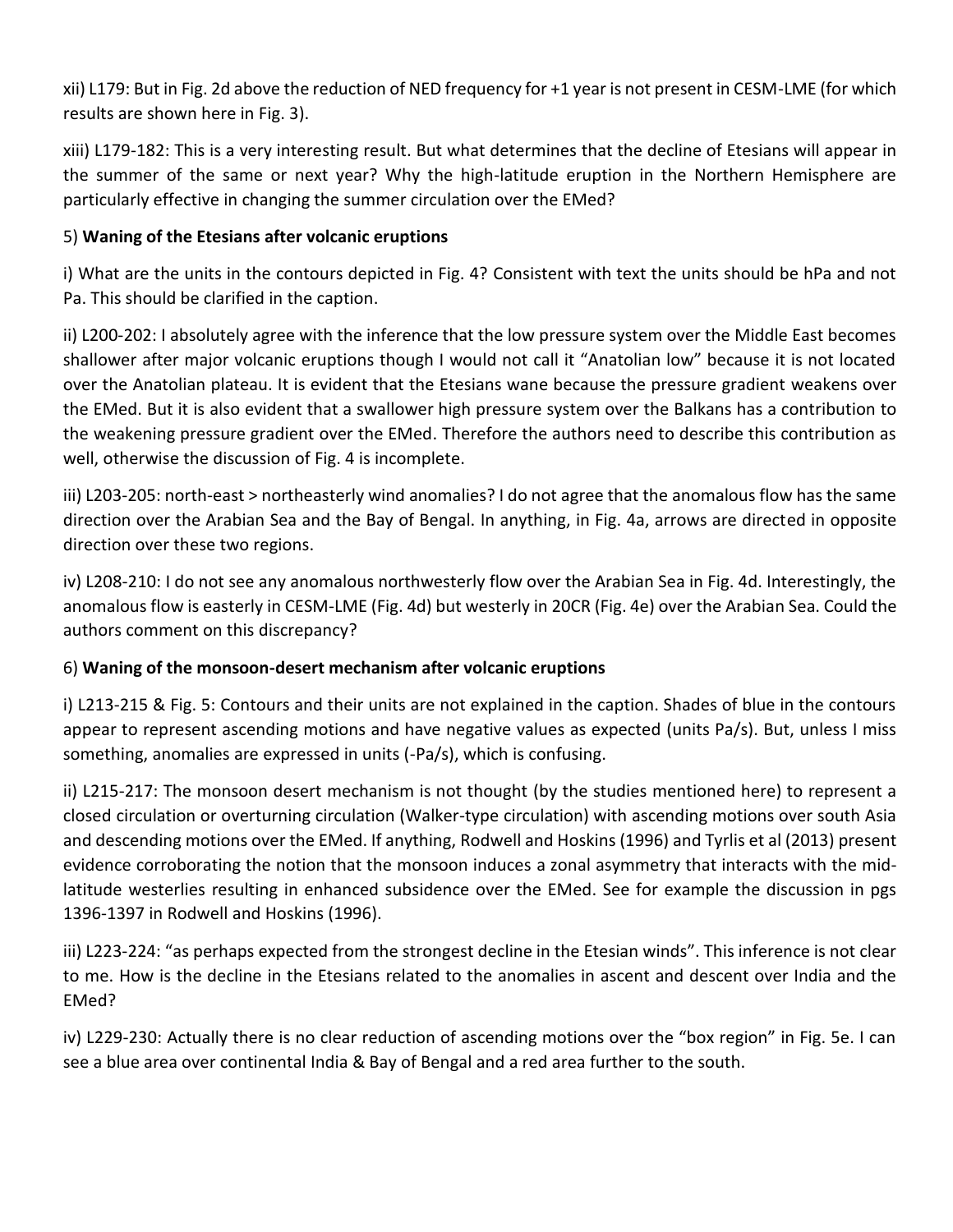v) L237-241 & Fig. 6: Please consider carefully the description of units. In the caption units are referred to as (- Pa/s) while in the label of the horizontal axis as (Pa/s).

vi) L234-234: "Moreover, we identify an almost linear relationship between changes in ISM strength and NED anomalies". I am looking for a punch line in this paragraph describing the results shown in Fig. 6. Is it that there is a linear relationship between ISM strength and NED anomalies or that stronger volcanic eruptions can produce a stronger decline in the frequency Etesians? To put in another way, Fig. 6 is composed of years when volcanic eruptions occurred and it does not describe the climatological strength of the monsoon-desert mechanism, as inferred by the above sentence.

7) L245-247: Here the authors infer that cooling over the EMed is due to reduced adiabatic heating. Although that someone would expect that a reduction in the subsidence over the region would lead to a reduction of the adiabatic warming, evidence about this is not provided in any of the figures. Interestingly, in the Introduction (L33-34), it is mentioned that the Etesians have a cooling effect over the EMed and someone could expect that their decline would be associated with surface warming and not surface cooling, as depicted in Fig. 4a-c. More detailed analysis is required before inferences, such as the above, are reached.

8) L251-253: I do not agree that volcanic eruptions have a trivial effect on SLP over the Balkans. Figs 4a-c suggest that negative SLP anomalies prevail over Europe and expand towards the Balkans. This anomaly contributes to the weakening of the pressure gradient over the EMed. Thus, the decline of the Etesians is not caused only because the thermal low over the Middle East becomes weaker.

9) L18-20, L72 & L279-280: Could the authors comment on the dynamics that cause the weakening of the "Anatolian low"? As mentioned above, it is evident from Figs 4a-c that actually the impact of the volcanic eruption is the appearance of a dipole of SLP, with negative SLP anomaly over Europe and positive SLP over the Middle East.

## **Minor comments**

L12-14: This is a long sentence and a bit difficult to understand, please rewrite.

L18: Late summer months?

L18-20: This is a long and complicated sentence. As mentioned above, I find it difficult to understand the dynamical link between the weakening of the monsoon-desert mechanism and the weakening of the Anatolian low.

L26: What does "Balkan high" refer to?

L27-29: Something is missing in this sentence. Please rephrase.

L30: What do the authors mean by "as they are synchronized with the summer monsoon"? With the Indian summer monsoon?

L30-31: What do the authors mean here by "synoptic system"?

L32-33: It is not clear how the Etesians are "amplified by a large-scale subsidence established in summer months under the influence of the Indian and Asian summer monsoon". Please clarify.